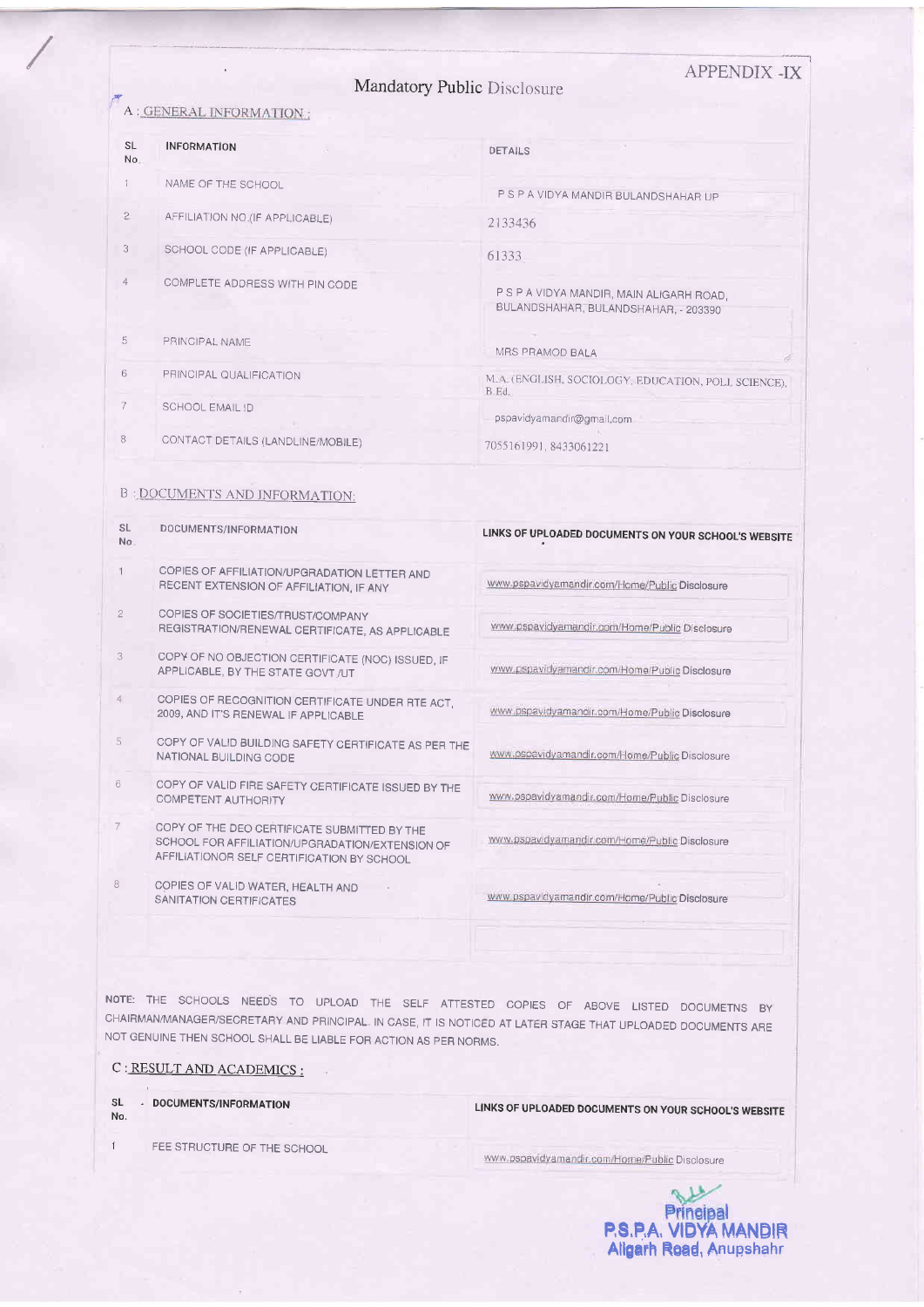|                     | <b>RESULT CLASS: X</b>                                                                                   |  |                 |                                                                                                              |                                                                                                 |  |  |
|---------------------|----------------------------------------------------------------------------------------------------------|--|-----------------|--------------------------------------------------------------------------------------------------------------|-------------------------------------------------------------------------------------------------|--|--|
|                     |                                                                                                          |  |                 |                                                                                                              |                                                                                                 |  |  |
| 5                   | DETAILS OF COUNSELLOR AND WELNESS TEACHER                                                                |  |                 | 202001                                                                                                       | MRS SARITA W/O MR_RAJESH KUMAR GUPTA,<br>9/37, KATRA STREET, KANWARI GANJ, KOIL, ALIGARH, U.P.- |  |  |
| 4                   | DETAILS OF SPECIAL EDUCATOR                                                                              |  |                 |                                                                                                              | MR ADHISHEK DHAMA S/O HARENDRA SINGH<br>PRADHAN PTTI, NILOHA, NILOHA, MEERUT, U.P.-250401       |  |  |
| 3                   | TEACHERS SECTION RATIO                                                                                   |  | 1.9             |                                                                                                              |                                                                                                 |  |  |
|                     | <b>PRT</b>                                                                                               |  | 07              |                                                                                                              |                                                                                                 |  |  |
|                     | <b>TGT</b>                                                                                               |  | 10 <sup>°</sup> |                                                                                                              |                                                                                                 |  |  |
|                     | PGT                                                                                                      |  | 05              |                                                                                                              |                                                                                                 |  |  |
| $\overline{2}$      | TOTAL NO. OF TEACHERS                                                                                    |  |                 | 27                                                                                                           |                                                                                                 |  |  |
| s.                  | <b>PRINCIPAL</b>                                                                                         |  |                 | MRS PRAMOD BALA, W/O-RAJKISHAN THUKRAL<br>VILL-SHYAM NAGAR NO-7, GADARPUR, U.S.NAGAR<br>(UTTARAKHAND)-263152 |                                                                                                 |  |  |
| <b>SL</b><br>No.    | <b>INFORMATION</b>                                                                                       |  |                 | <b>DETAILS</b>                                                                                               |                                                                                                 |  |  |
|                     | D: STAFF (TEACHING):                                                                                     |  |                 |                                                                                                              |                                                                                                 |  |  |
|                     | PER APPLICABLILITY                                                                                       |  |                 |                                                                                                              |                                                                                                 |  |  |
| $\overline{4}$<br>5 | LIST OF PARENTS TEACHERS ASSOCIATION (PTA) MEMBERS<br>LAST THREE-YEAR RESULT OF THE BOARD EXAMINATION AS |  |                 | www.pspavidyamandir.com/Home/Public Disclosure                                                               |                                                                                                 |  |  |
| 3                   | LIST OF SCHOOL MANAGEMENT COMMITTEE (SMC)                                                                |  |                 |                                                                                                              | www.pspavidyamandir.com/Home/Public Disclosure                                                  |  |  |
| $\overline{c}$      | ANNUAL ACADEMIC CALANDER                                                                                 |  |                 |                                                                                                              | www.pspavidyamandir.com/Home/Public Disclosure                                                  |  |  |

| RESULT CLASS: XII |  |  |  |  |  |  |  |
|-------------------|--|--|--|--|--|--|--|
|-------------------|--|--|--|--|--|--|--|

| <b>SL</b><br>No. | <b>YEAR</b>                | NO. OF<br><b>REGISTERED</b><br><b>STUDENTS</b> | <b>NO. OF STUDETNS</b><br><b>PASSED</b>         | <b>PASS</b><br>PERCENTAGE | <b>REMARKS</b> |                                             |   |
|------------------|----------------------------|------------------------------------------------|-------------------------------------------------|---------------------------|----------------|---------------------------------------------|---|
|                  |                            |                                                |                                                 | EG. 78.56%                |                |                                             |   |
|                  | E : SCHOOL INFRASTRUCTURE: |                                                |                                                 |                           |                |                                             | B |
| <b>SL</b><br>No. | <b>INFORMATION</b>         |                                                |                                                 | <b>DETAILS</b>            |                |                                             |   |
|                  |                            |                                                | TOTAL CAMPUS AREA OF THE SCHOOL (IN SQUARE MTR) | 6398 SQUARE MTR           |                |                                             |   |
| $\overline{2}$   |                            | NO. AND SIZE OF THE CLASS ROOMS (IN SQ MTR)    |                                                 | 22<br>NO OF CLASS ROMMS   |                | 48.32<br>SIZE IN SQ, MTR<br><b>W. F. F.</b> |   |

Principal<br>P.S.P.A. VIDYA MANDIR<br>Aligarh Road, Anupshahr